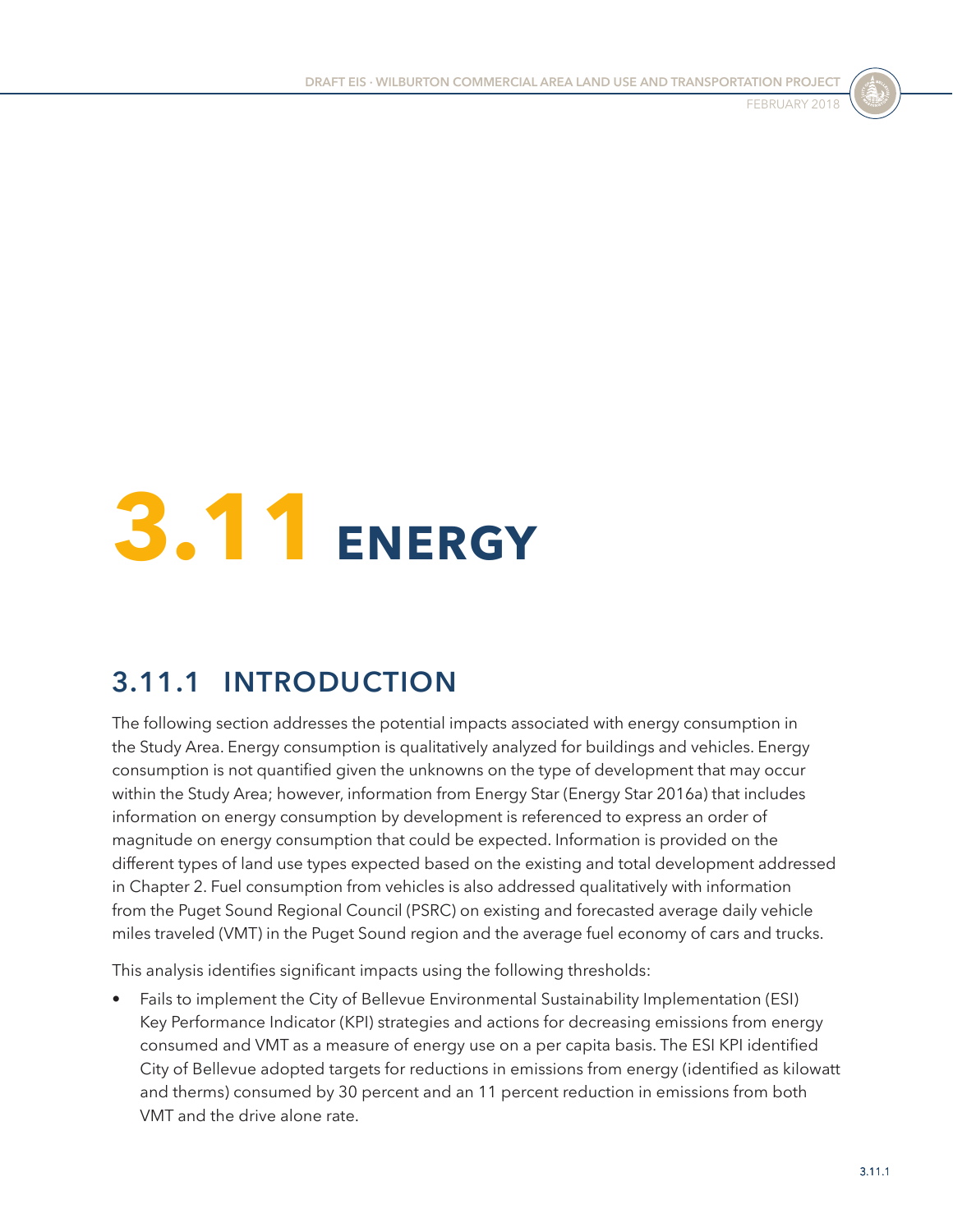• Fails to increase renewable energy supply implemented through solar and other forms of conservation and renewable energy resources. The ESI KPI identifies the increase in renewable energy installed.

There are no performance standards related to energy.

Mitigation measures to related to energy consumption are addressed after the Impacts section.

# **3.11.2 AFFECTED ENVIRONMENT**

## **REGULATORY ENVIRONMENT**

The primary relevant regulation consists of the International Energy Conservation Code, as provided in Revised Code of Washington (RCW) 19.27A,020 and as adopted the State Building Code Council in Chapter 51-11C and 51-11R Washington Administrative Code (WAC).

The City of Bellevue (Bellevue City Code [BCC] 23.10) adopts the International Energy Conservation Code. This code generally states that the Washington State energy code shall be designed to construct increasingly energy efficient homes and buildings that help achieve the broader goal of building zero fossil-fuel greenhouse gas emission homes and buildings by the year 2031, and to require new buildings to meet a certain level of energy efficiency.

The Environmental Element and the Transportation Element of the City of Bellevue Comprehensive Plan include a number of goals related to the reduction of energy consumption. These include EN-4, EN-6, EN-47, and EN-48 in the Environmental Element that address reducing energy consumption to improve greenhouse gas emissions (GHG), and TR-38, TR-140, and TR-143 in the Transportation Element that address the use of new technologies and use of transit which reduce energy consumption and reduces GHG emissions. The City has developed an Environmental Stewardship Initiative. (City of Bellevue, 2013) It contains key performance indicators and strategies to reduce energy consumption and increase use of alternative energy sources.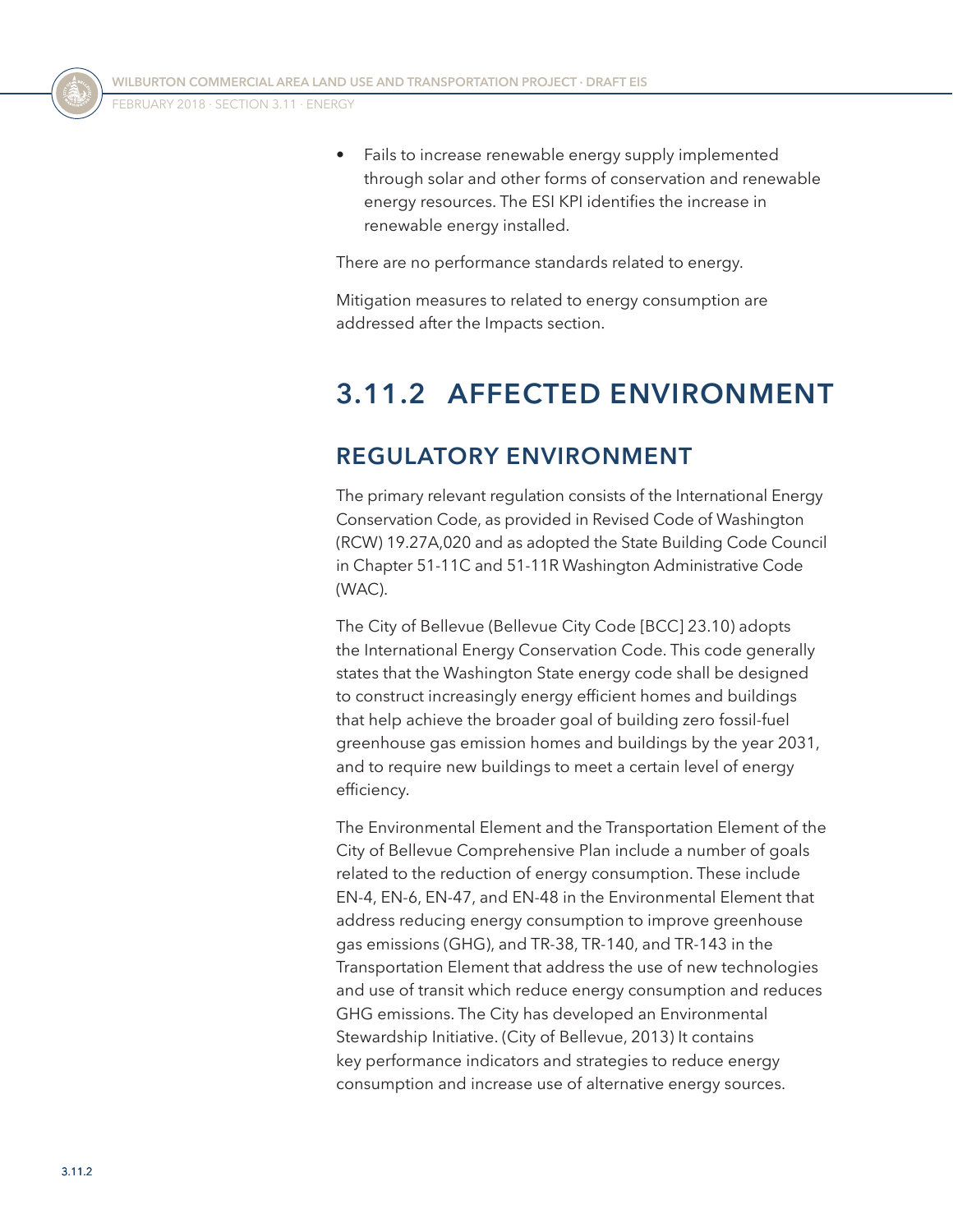## **BACKGROUND**

Puget Sound Energy's (PSE) electric and natural gas service area includes the Study Area. Peak energy consumption occurs in winter when heating demand is higher than summer cooling demand. Bellevue displays community energy usage trends on its energy dashboards (data provided as a courtesy to Bellevue solely for the purposes of GHG accounting). Trends show a general decline (2014 was one of the hottest summers on record, causing a summer peak load in contrast to normal winter peak) in per capita energy consumption even as overall energy use increased as a result of population and employment increasing. (City of Bellevue, 2018) The building sector accounts for 41 percent of energy consumption (ESI 2013-2018), and conservation efforts in these sectors mitigate the impact of increased overall energy use by decreasing the per capita consumption of electrical and gas energy. (City of Bellevue, 2013) The City of Bellevue offers a program geared towards solar power for residential and commercial properties. (City of Bellevue, 2017b)

The transportation sector accounts for 44 percent of energy consumption (ESI 2013-2018). The threshold measuring impacts of transportation to energy consumption are Vehicle Miles Travelled (VMT) and average fuel economy (AFE).

For the Puget Sound region, average daily VMT was 21.5 (PSRC, 2017). Within Bellevue, per capita VMT has been declining (City of Bellevue, 2018) even as overall vehicles have increased in the region (just like electricity).

Average fuel economy nationwide in 2016 was 24.7 miles per gallon. (U.S. Environmental Protection Agency, 2017b) As with VMT, per capita fuel consumption has been decreasing even as it increases overall.

The likely threshold for land use and population in the Study Area under the preferred and two alternatives is that energy consumption will continue to decline on a per capita basis while increasing overall. Conservation efforts in these sectors mitigate the impact of increased overall energy use by decreasing the per capita consumption of electrical and gas energy.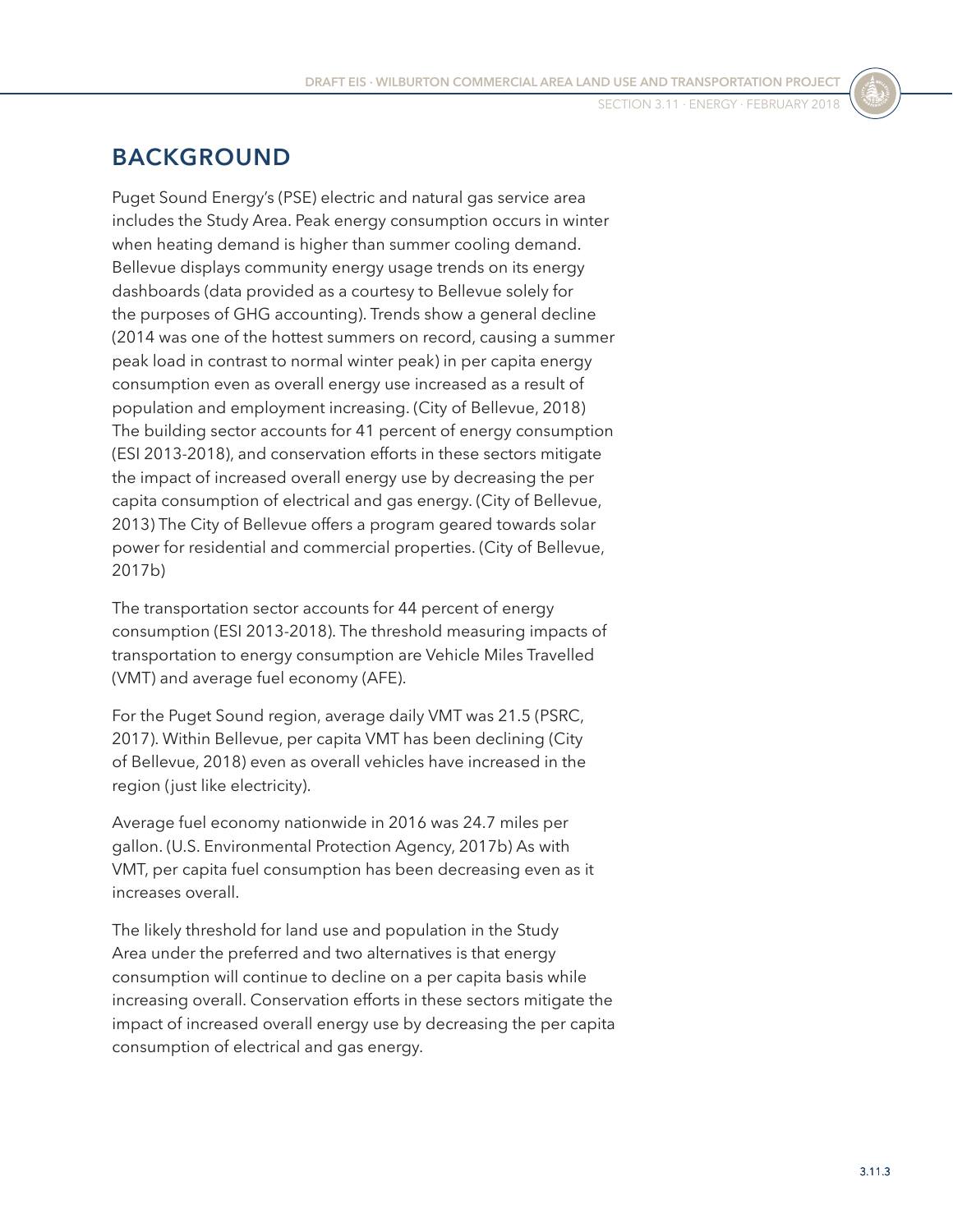FEBRUARY 2018 · SECTION 3.11 · ENERGY

# **3.11.3 IMPACTS**

Significant impacts would result if an alternative would cause either of these conditions:

- Fails to implement the City of Bellevue Environmental Sustainability Implementation (ESI) Key Performance Indicator (KPI) strategies and actions for decreasing emissions from energy consumed and VMT as a measure of energy use on a per capita basis. The ESI KPI identified City of Bellevue adopted targets for reductions in emissions from kilowatt and therms consumed by 30 percent and an 11 percent reduction in emissions from VMT and drive alone rate.
- Fails to increase renewable energy supply implemented through solar and other forms of conservation and renewable energy resources. The ESI KPI identifies the increase in renewable energy installed.

# **IMPACTS COMMON TO ALL ALTERNATIVES**

#### **Short-term Impacts**

Construction, including demolition of existing developments, would require the consumption of energy. Energy would be consumed as part of the transport of materials, production related to building materials, and operation of equipment for both construction and demolition of existing buildings.

#### **Long-term Impacts**

#### **Energy Targets for Buildings/Operation**

Development in the Study Area under all alternatives will primarily be comprised of retail/commercial, medical, office, housing, and hotel. [Exhibit 3.11–1](#page-4-0) provides information on the building space by alternative in 2035. The increases in development would increase population and employment in the Study Area which would increase energy consumption. As shown in [Exhibit 3.11–1](#page-4-0), Alternative 1 and 2 include over double the amount of square footage in 2035 than the No Action Alternative, with the majority of building type associated with housing (multifamily in higher density buildings) and office space.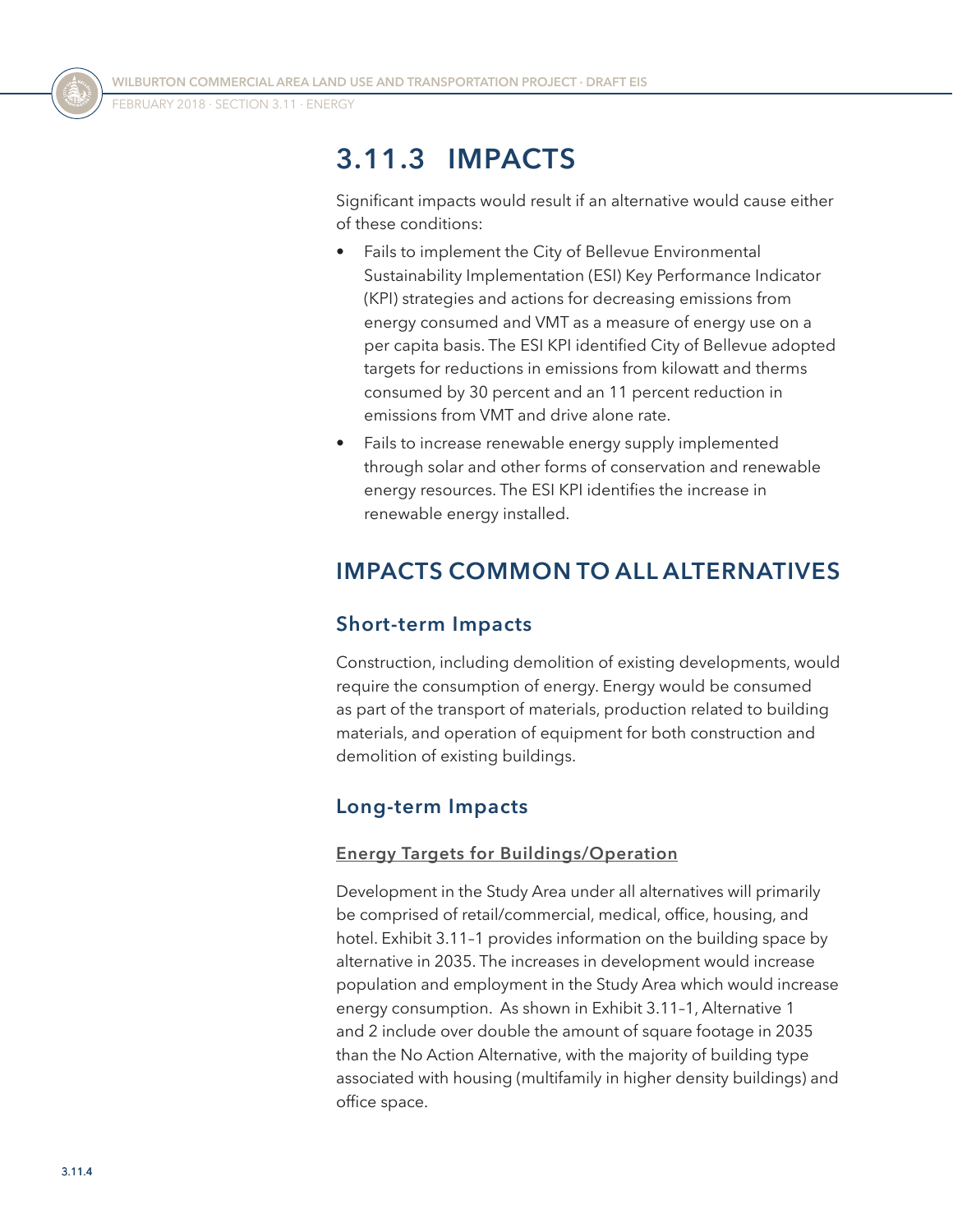

#### <span id="page-4-0"></span>**Exhibit 3.11–1** Building Space by Alternative, 2035

*Source: Existing Space—City of Bellevue, 2017; Future Space—Leland Consulting Group 2017; BERK, 2017*



[Exhibit 3.11–2](#page-5-0) provides information on energy consumption for the primary land use by type for a range of land use types including ones located in the Study Area. Energy consumption of these land use types if by the energy use intensity (EUI) which is defined as the buildings energy use as a function of its size or other characteristics. The lower the EUI the better the energy performance. (Energy Star 2016a) EUI is measured by thousands of British thermal units per square foot. Of the buildings in the Study Area, the hospitals in the northwest corner of the Study Area are the greatest consumers of energy because they are always open; have large number of employees, patients, and visitors; and facilities and activities large facilities including medical and lab equipment, heating/ventilation/ cooling, food service, and refrigeration. (U.S. Energy Information Administration, 2012) After the hospitals, the largest consumers of energy are grocery stores. Bellevue reports the EUI for a number of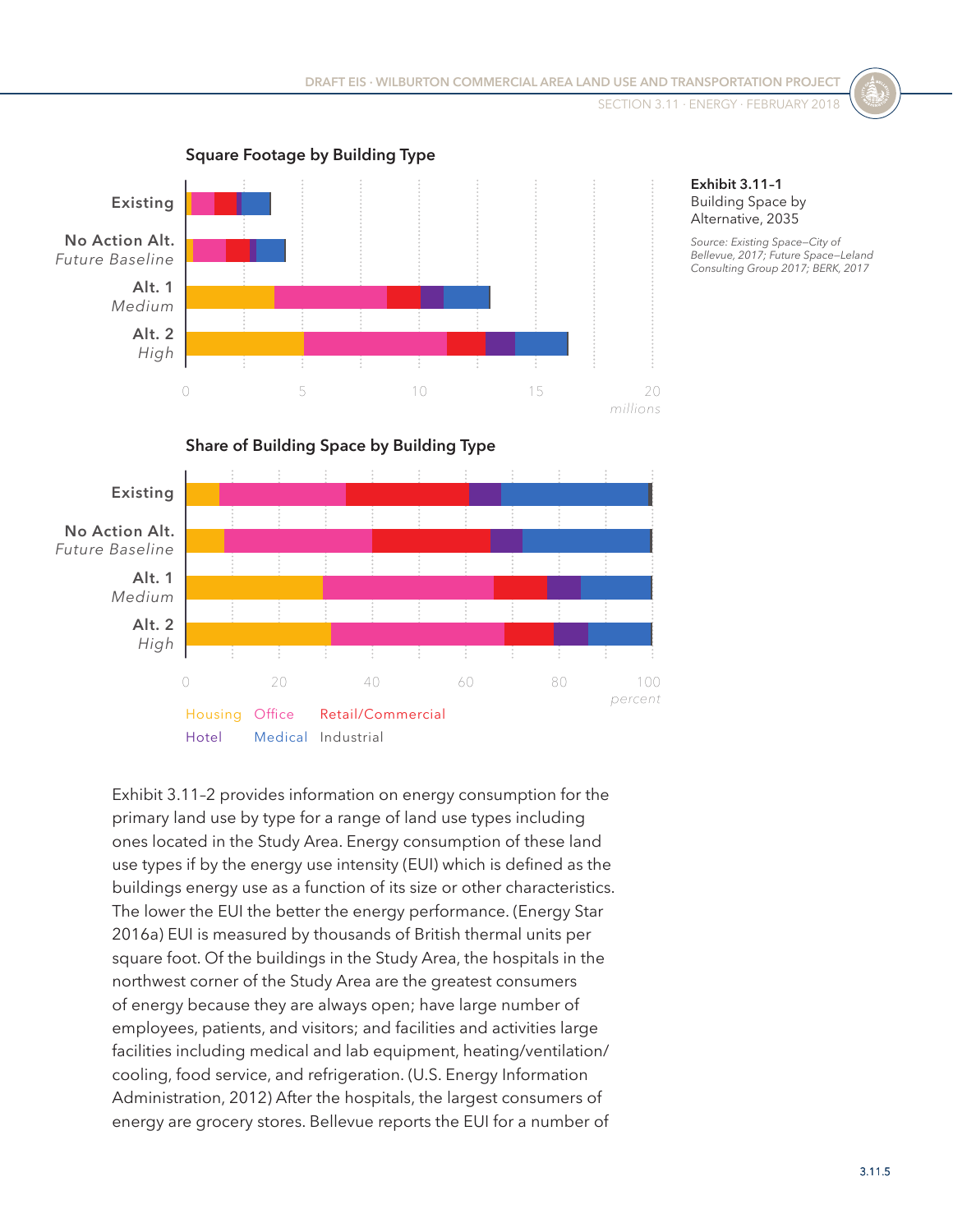FEBRUARY 2018 · SECTION 3.11 · ENERGY

| <b>USE TYPE</b>                          | Site EUI (kBtu/sf) |
|------------------------------------------|--------------------|
| <b>Convention Center/Performing Arts</b> | 45.3               |
| <b>Fire Station</b>                      | 88.3               |
| Hospital                                 | 196.9              |
| <b>Medical Office</b>                    | 44.4               |
| <b>Worship Facility</b>                  | 36.8               |
| <b>Multifamily Housing</b>               | 59.6               |
| <b>Mixed Use</b>                         | 78.8               |
| Hotel                                    | 73.4               |
| Office                                   | 67.3               |
| <b>Automobile Dealership</b>             | 52.5               |
| <b>Retail Store</b>                      | 47.1               |
| <b>Convenience Store</b>                 | 192.9              |
| <b>Restaurant</b>                        | 223.8              |
| <b>Grocery Store</b>                     | 185.5              |

<span id="page-5-0"></span>**Exhibit 3.11–2** Energy Usage by Primary Building Function

*EUI = Energy Use Intensity*

*kBtu/sf = thousands of British thermal units per square foot*

*Source: Energy Star, 2016b*

their buildings and information on EUI for Bellevue buildings was compared to the Energy Star data in [Exhibit 3.11–2](#page-5-0) for similar uses. Fire stations in Bellevue were EUI 63 and Energy Star indicates an EUI of 88.3, and offices in Bellevue were EUI 59 and Energy Star indicates 67.3. Based on the information Bellevue facilities are consuming less energy than the metrics currently used by Energy Star to determine energy consumption.

All new development or redevelopment would be designed and constructed to meet the applicable state and City building and energy conservation code requirements which would reduce energy consumption. A mixture of newer and older development would likely to be more energy efficient then existing development, based on changes to building codes and innovations in building and technologies. In addition, Puget Sound Energy has a number of programs geared towards reducing energy consumption for both small and larger users.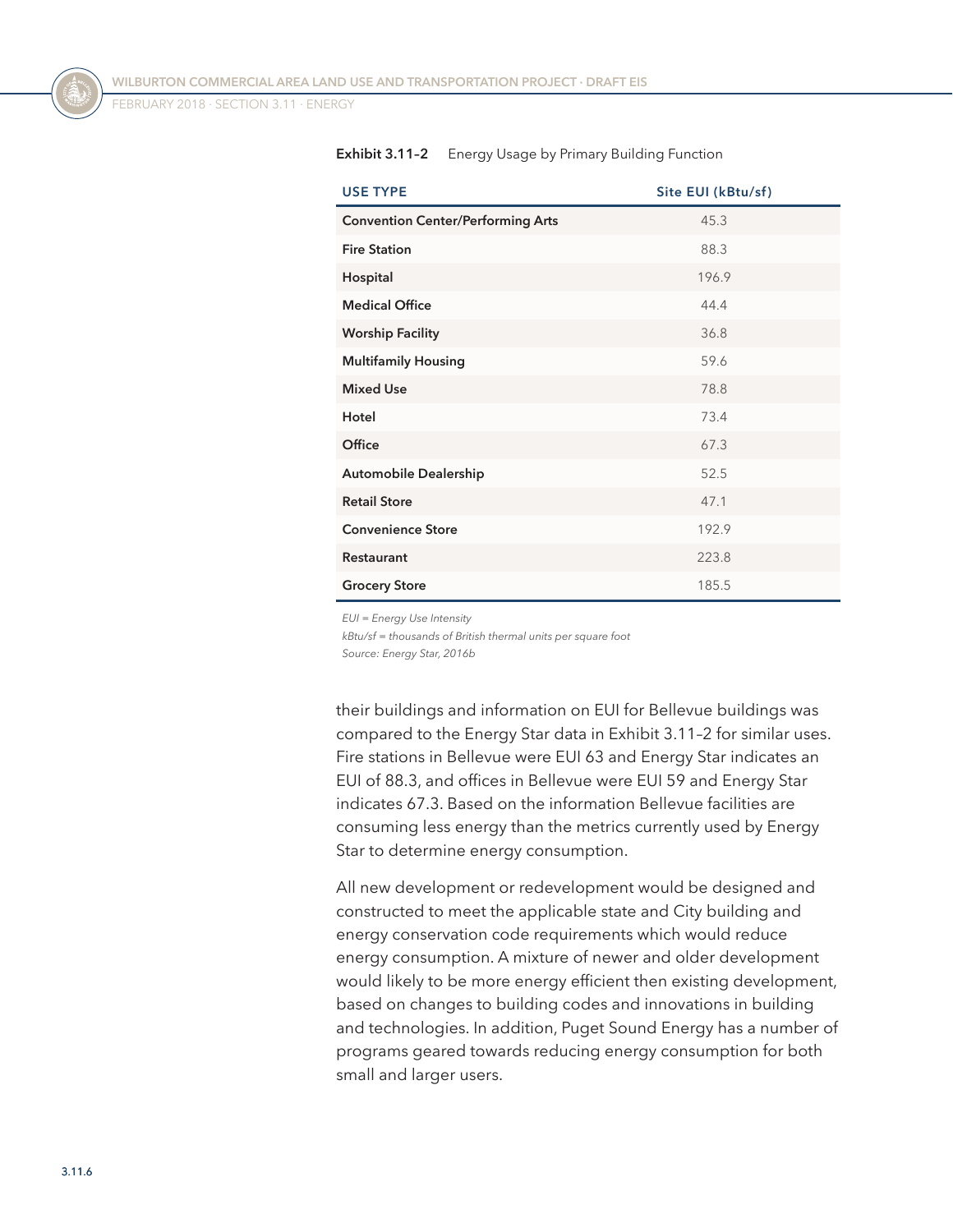#### **Vehicle Energy Use Targets**

All the alternatives will result in increases in consumption of energy for vehicles. Increase in density and the introduction of light rail would reduce vehicle energy usage as more people would be able to use transit. The alternatives would increase population and employment in the Study Area in the horizon year (2035) compared to the baseline year (2016). Although the change in VMT between the alternatives is significant, the VMT under all alternatives is a relatively small percentage of the citywide VMT. In addition, the associated fleet mix, emission reduction, and technology implementation due to fuel economy standards could offset this increase in VMT Refer to Section 3.2, Air Quality and Greenhouse Gases, for information.

As noted in the Environmental Element of the Bellevue Comprehensive Plan, VMT in the Puget Sound Region has remained steady as population has grown. (City of Bellevue, 2015c) The chapter also provides information the use of green building to reduce resource consumption and reduce GHG emissions. The introduction of new vehicle technologies and increase in fuel economy would continue to increase vehicle mpg and decrease fuel consumption.

#### **Solar Energy and Other Alternative Energy Sources**

As noted, the City Bellevue offers a program geared towards solar power for residential and commercial properties. The ESI identifies strategies and actions to develop alternative energy and reduce energy consumption including encouraging energy conservation through the energy code and other tools, streamlining permitting process for green building and renewable energy projects, and implementing renewable energy projects and the potential for district energy subareas. Installation of solar would depend on the building footprint and the installation of local generation technologies would require the construction of new facilities to generate and distribute energy, but given the smaller footprint can be blended to match existing infrastructure.

District energy is another potential form of alternative energy that could be used for energy in the Study Area. District energy includes a central plant that generates energy (heating and cooling) and distributes the energy to buildings, that require energy transfer systems, in the district through pipe system. There is also the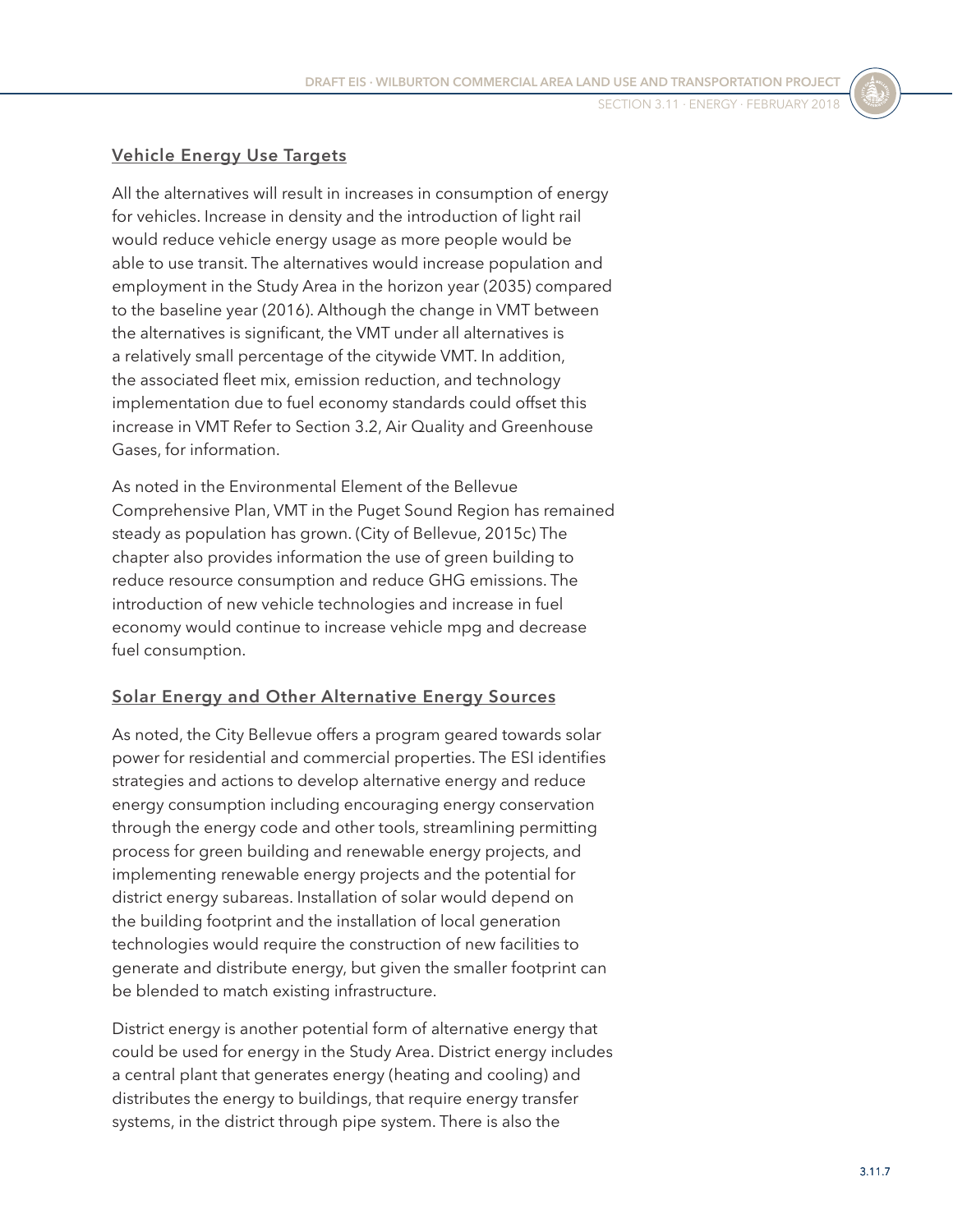potential for alternative energy within individual buildings as long as the developments (multifamily, office, mixed use, and hotel) are large enough to support it. An example of an alternative energy source in a development is sewage heat recovery that captures heat from hot water flowing down drains (i.e., showers, dishwashers, and washing machines) and uses that heat to re-heat hot water tanks and the building and as an example typically works best with residential buildings of greater than 200 units. (PHCPPROS 2016)

With redevelopment potential under all alternatives, new forms of energy sources can be integrated into new construction, and more so under Alternatives 1 and 2 which allow more opportunities for compact mixed-use growth.

#### **Grand Connection Options**

The Grand Connection Options would not result in additional impacts because there would be no vehicle usage; civic structures may be developed under some options and would use energy similar to that described above under impacts common to all alternatives. The Grand Connection Options would encourage the use of non-motorized usage which would reduce energy consumption associated with vehicles.

#### **Public Space**

The Public Space Options would not result in additional impacts associated with energy consumption because there would be a focus on non-motorized use such as with the Eastside Rail Corridor and Grand Connection. Park spaces may attract some vehicle usage. To the extent there are civic structures developed in the park there could be some energy use similar to impacts common to all alternatives.

#### **Performance Standards**

There are no performance standards related to energy.

# **IMPACTS OF THE NO ACTION ALTERNATIVE**

Impacts under the No Action Alternative would be the same as those described above under Impacts Common to All Alternatives. The development under No Action would not be to the same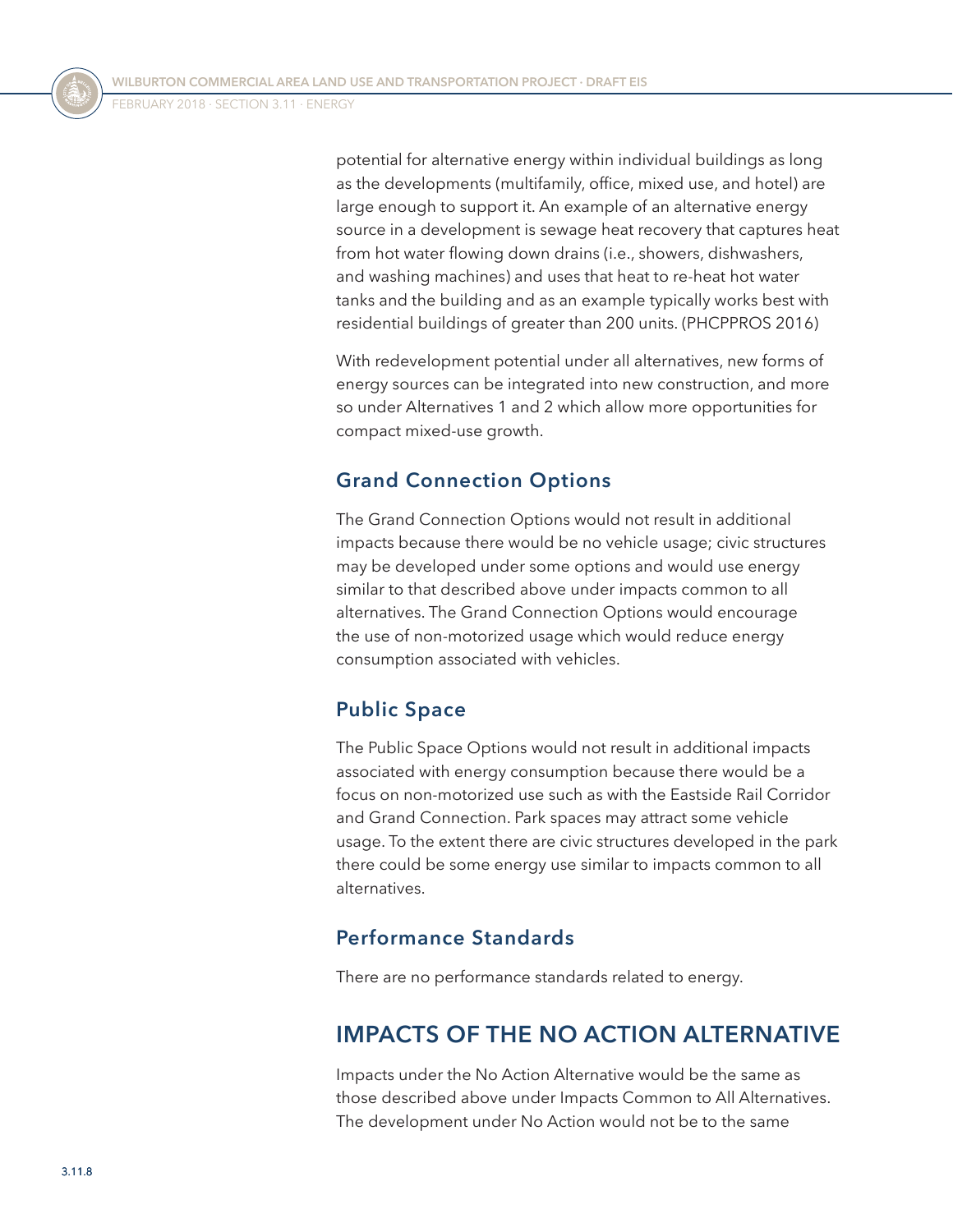scale as Alternatives 1 and 2 and increases in population would be lower given the low projection of new housing development. Although new development and redevelopment are lower, the No Action Alternative would result in increased energy consumption. Because the No Action Alternative would have minor increases in density, it would not have the same opportunities for energy savings. The No Action Alternative would not provide opportunities for compact walkable neighborhoods that reduce the dependency on vehicles. Additionally, because the No Action Alternative does not include much increase in housing it could result in residents in the region living further away and result in a greater VMT and fuel consumption. There is also the lost opportunity to connecting additional residents to transit with the East Link station in the Study Area. Because the No Action Alternative does not include the Grand Connection Options, there is no potential for additional decreases in vehicle energy consumption and a missing nonmotorized link connecting Downtown Bellevue to the Eastside Rail Corridor Trail, which could further reduce energy consumption and encourage more people to use non-motorized modes.

## **IMPACTS OF ALTERNATIVE 1**

Impacts under Alternative 1 would result in greater densities and higher percentages of population and employment that would increase energy consumption when compared to the No Action Alternative. However, the increased density of development could reduce per capita energy use.

Based on information in the [Exhibit 3.11–1](#page-4-0), the majority of new development in the Study Area would be associated with housing and office. Because of the greater potential for larger developments compared to the No Action Alternative there is a greater likelihood of alternative energy sources, especially those that require greater densities. The increases in density would result in a more compact walkable neighborhood and provide opportunities for more residents and employees to use transit instead of drive compared to the No Action Alternative. Alternative 1 would also include the Grand Connection. These connections would result in reductions in vehicle fuel consumption in addition to the improvements in technology that are anticipated to reduce energy consumption.

Energy used during construction would be more than under No Action Alternative but less than under Alternative 2.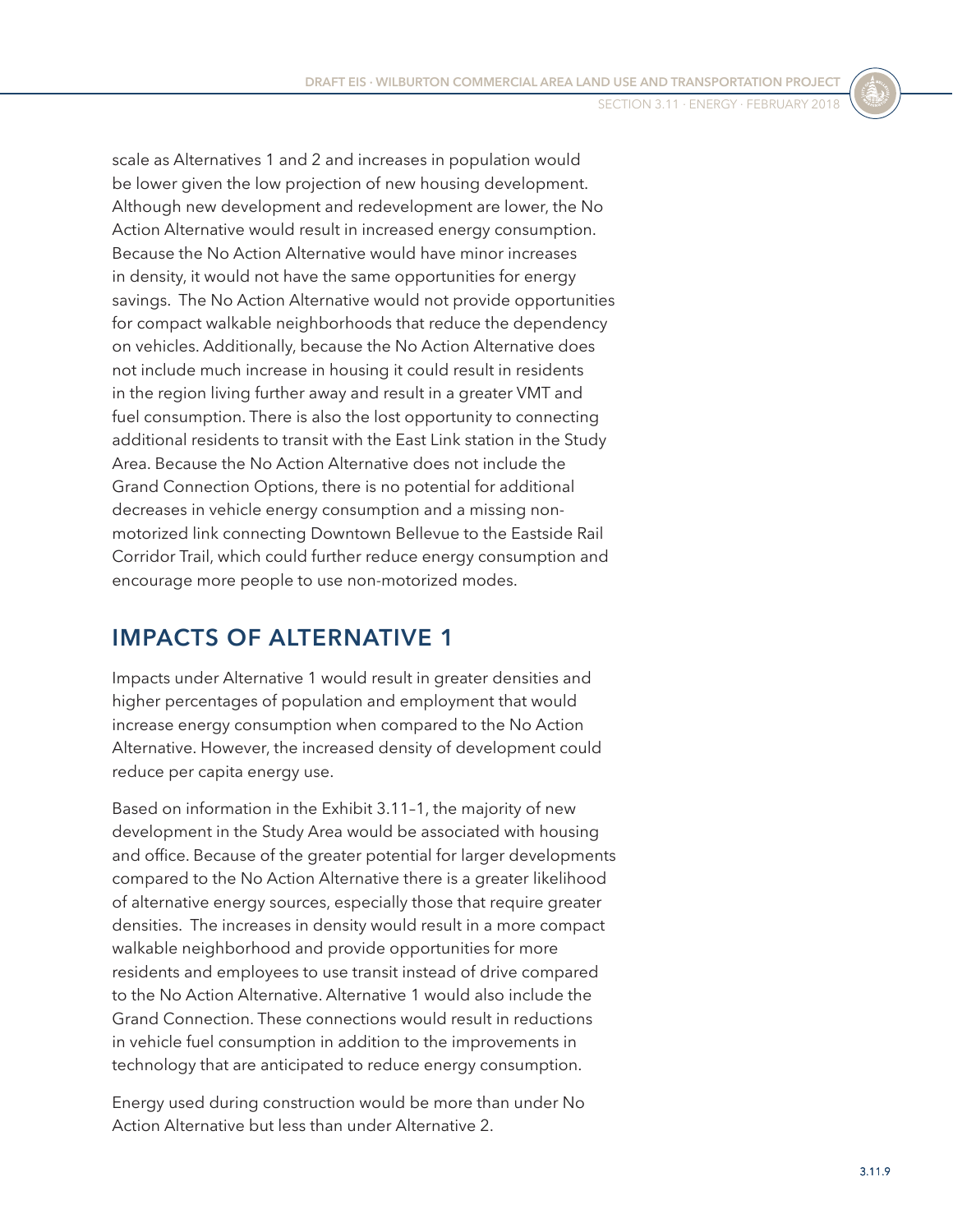Under Alternative 1 there would be increases in building heights allowed in the Study Area could affect the use of solar on adjacent properties due to shading. Shading can negatively affect and reduce the effectiveness of solar panels. Refer to Section 3.8, Aesthetics, for information on shading as a result of increased height limits. However, under Alternative 1 because there is an increase in building heights on some developments the addition of solar may not be warranted because of the lack of available space on the rooftop especially on taller buildings that require additional equipment. The physical interference can be mitigated through the purchase of renewable credits (i.e., PSE's renewable energy program and alternative energy tariff).

## **IMPACTS OF ALTERNATIVE 2**

Alternative 2 would result in the greatest densities and higher percentages of population and employment that would increase energy demand, compared to the other alternatives. Alternative 2 would have the greatest increase in both residential and commercial energy customers. However, the increased density of development could reduce per capita energy use and encourage alternative modes similar to Alternative 1.

Energy used during construction would be the greatest under Alternative 2 because of the potential new development in the Study Area.

Similar to Alternative 1, there would be increase in building heights and similar impacts to the potential for solar use.

# **3.11.4 MITIGATION MEASURES**

# **INCORPORATED PLAN FEATURES**

None.

## **REGULATIONS AND COMMITMENTS**

• The Bellevue Building Code, through incorporation of the state energy conservation code, establishes a baseline for energy efficiency in new construction and substantial alterations.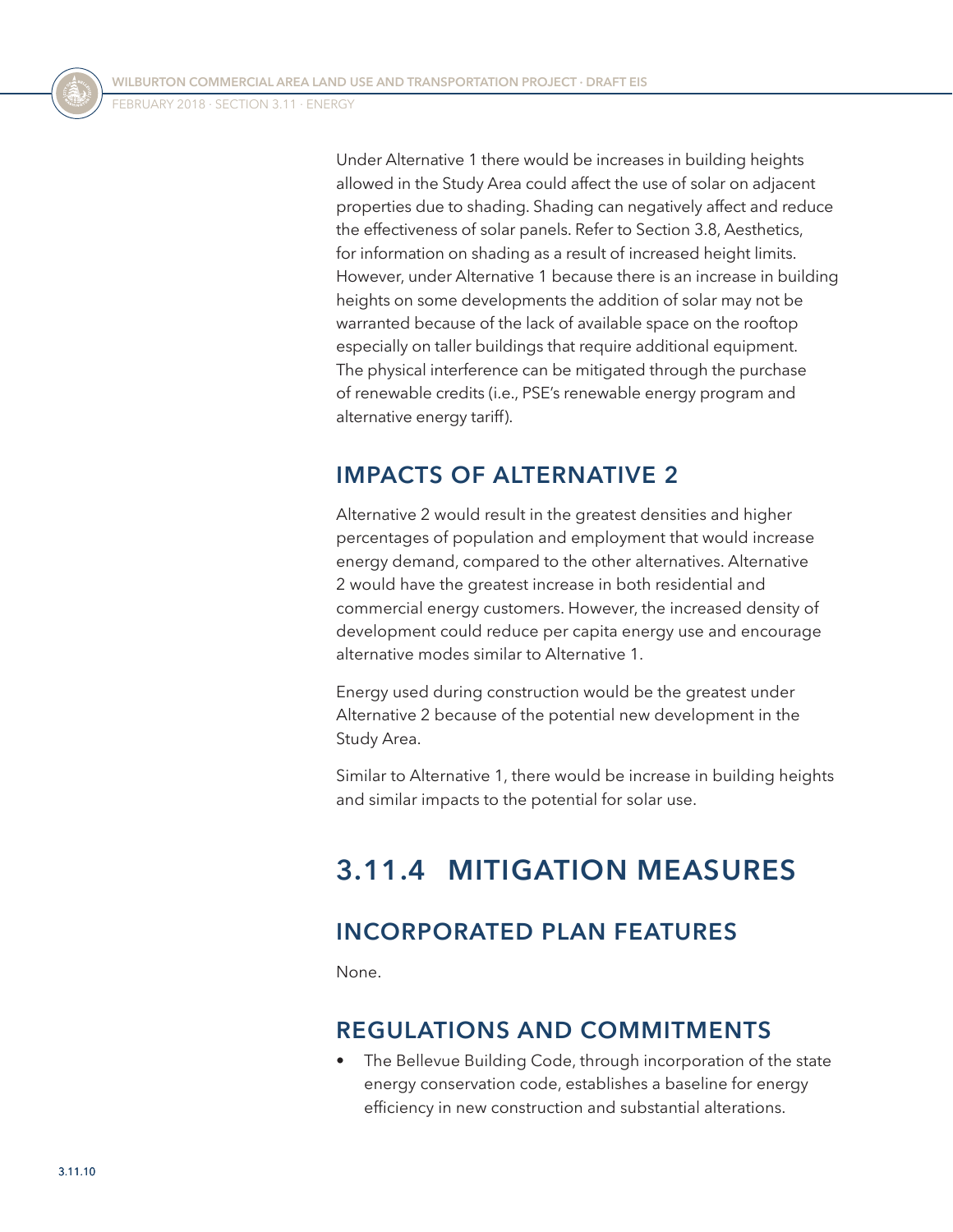## **OTHER PROPOSED MITIGATION MEASURES**

- Installation of solar (photovoltaic) and other local generating technologies (i.e., district energy) would reduce demand on energy supplied from public generating and distribution facilities.
- Implementation of sustainable requirements including the construction and operation of LEED-compliant (or similar ranking system) buildings which would reduce the increase required in power systems.
- The use of passive systems and modern power saving units would reduce the use of power in building heating and cooling.
- Use of alternative forms of energy could be included in larger developments where installation is cost effective.
- Implementation of conservation efforts and renewable energy sources to conserve electricity in new developments, including energy efficient equipment (i.e., light bulbs, appliances, and heating and air conditioning), could reduce energy consumption.
- The implementation of actions identified in the ESI 2013–2018 related to code and standards would allow permits for energy efficient developments to be approved in a quicker timeline.

# **3.11.5 SIGNIFICANT UNAVOIDABLE ADVERSE IMPACTS**

No significant unavoidable adverse impacts on energy are anticipated. The development capacities proposed under all alternatives would increase overall energy consumption. This is mitigated by identifying conservation, renewables, and alternative energy sources for energy supply. It is also mitigated by applying energy codes to new development which intends reductions in emissions associated with energy consumption and VMT measures for building and transportation energy usage per capita.

Average annual VMT per capita would decrease with increased average vehicle fuel efficiency and deliberating providing the infrastructure and opportunity for people living and working in the Study Area to access alternative transportation modes.